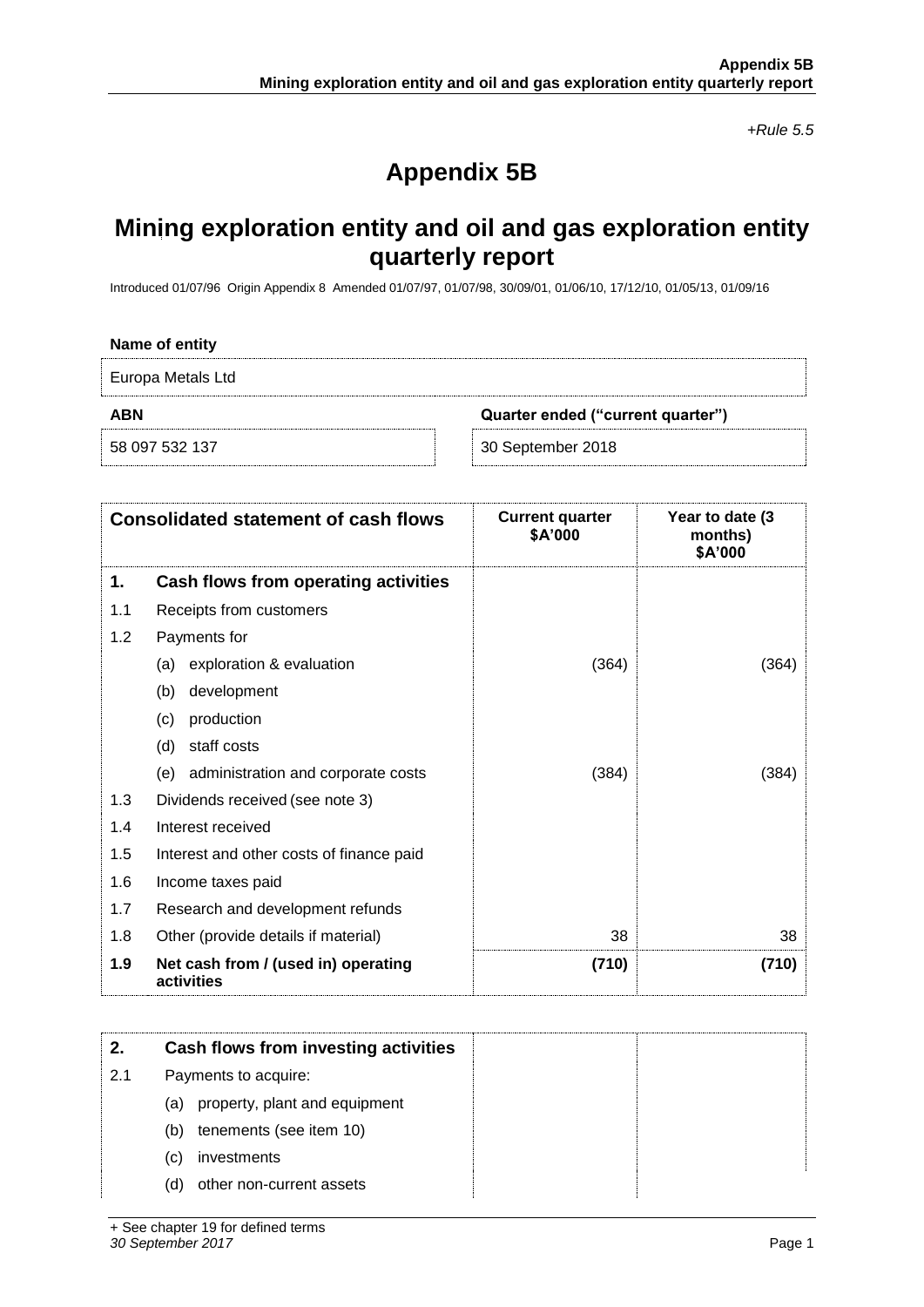|     | <b>Consolidated statement of cash flows</b>       | <b>Current quarter</b><br>\$A'000 | Year to date (3<br>months)<br>\$A'000 |
|-----|---------------------------------------------------|-----------------------------------|---------------------------------------|
| 2.2 | Proceeds from the disposal of:                    |                                   |                                       |
|     | property, plant and equipment<br>(a)              |                                   |                                       |
|     | tenements (see item 10)<br>(b)                    |                                   |                                       |
|     | investments<br>(c)                                |                                   |                                       |
|     | other non-current assets<br>(d)                   |                                   |                                       |
| 2.3 | Cash flows from loans to other entities           |                                   |                                       |
| 2.4 | Dividends received (see note 3)                   |                                   |                                       |
| 2.5 | Other (provide details if material)               |                                   |                                       |
| 2.6 | Net cash from / (used in) investing<br>activities |                                   |                                       |

| 3.   | Cash flows from financing activities                                           |      |      |
|------|--------------------------------------------------------------------------------|------|------|
| 3.1  | Proceeds from issues of shares                                                 | 987  | 987  |
| 3.2  | Proceeds from issue of convertible notes                                       |      |      |
| 3.3  | Proceeds from exercise of share options                                        |      |      |
| 3.4  | Transaction costs related to issues of<br>shares, convertible notes or options | (59) | (59) |
| 3.5  | Proceeds from borrowings                                                       |      |      |
| 3.6  | Repayment of borrowings                                                        |      |      |
| 3.7  | Transaction costs related to loans and<br>borrowings                           |      |      |
| 3.8  | Dividends paid                                                                 |      |      |
| 3.9  | Other (provide details if material)                                            |      |      |
| 3.10 | Net cash from / (used in) financing<br>activities                              | 928  | 928  |

| 4.  | Net increase / (decrease) in cash and<br>cash equivalents for the period |       |       |
|-----|--------------------------------------------------------------------------|-------|-------|
| 4.1 | Cash and cash equivalents at beginning of<br>period                      | 1,272 | 1,272 |
| 4.2 | Net cash from / (used in) operating<br>activities (item 1.9 above)       | (710) | (710) |
| 4.3 | Net cash from / (used in) investing activities<br>(item 2.6 above)       |       |       |
| 4.4 | Net cash from / (used in) financing activities<br>(item 3.10 above)      | 928   | 928   |
| 4.5 | Effect of movement in exchange rates on<br>cash held                     | (11)  | (11)  |
| 4.6 | Cash and cash equivalents at end of<br>period                            | 1,479 | 1,479 |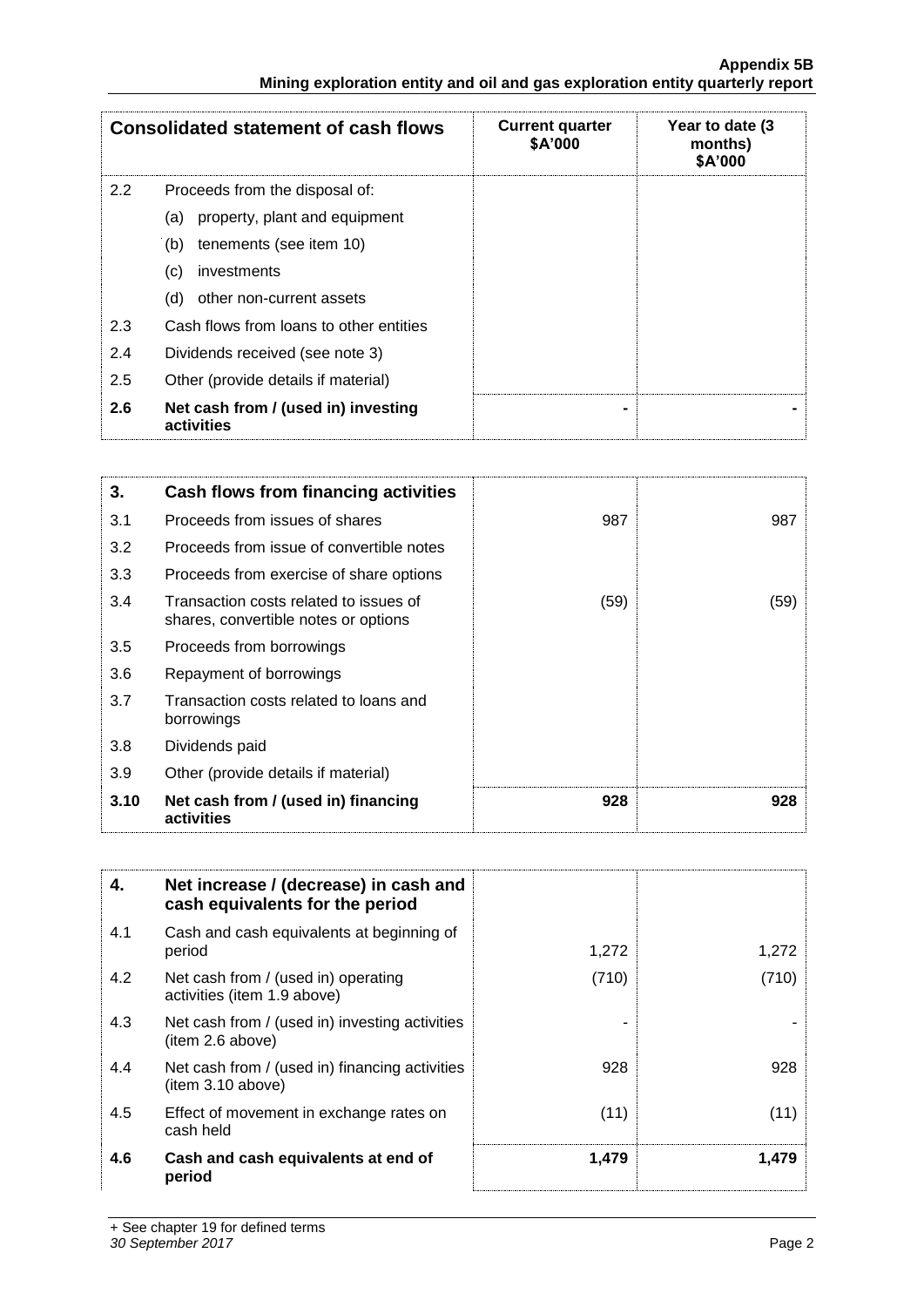| <b>Consolidated statement of cash flows</b> | <b>Current quarter</b><br>\$A'000 | Year to date (3)<br>months)<br>\$A'000 |
|---------------------------------------------|-----------------------------------|----------------------------------------|
|                                             |                                   |                                        |

| 5.  | Reconciliation of cash and cash<br>equivalents<br>at the end of the quarter (as shown in the<br>consolidated statement of cash flows) to the<br>related items in the accounts | <b>Current quarter</b><br>\$A'000 | <b>Previous quarter</b><br>\$A'000 |
|-----|-------------------------------------------------------------------------------------------------------------------------------------------------------------------------------|-----------------------------------|------------------------------------|
| 5.1 | <b>Bank balances</b>                                                                                                                                                          | 1.479                             | 1.272                              |
| 5.2 | Call deposits                                                                                                                                                                 |                                   |                                    |
| 5.3 | <b>Bank overdrafts</b>                                                                                                                                                        |                                   |                                    |
| 5.4 | Other (provide details)                                                                                                                                                       |                                   |                                    |
| 5.5 | Cash and cash equivalents at end of<br>quarter (should equal item 4.6 above)                                                                                                  | 1.479                             | 1.272                              |

| 6.  | Payments to directors of the entity and their associates                          | <b>Current quarter</b><br><b>\$A'000</b> |
|-----|-----------------------------------------------------------------------------------|------------------------------------------|
| 6.1 | Aggregate amount of payments to these parties included in item 1.2                | 96                                       |
| 6.2 | Aggregate amount of cash flow from loans to these parties included<br>in item 2.3 |                                          |

6.3 Include below any explanation necessary to understand the transactions included in items 6.1 and 6.2

Directors Fees \$75,000, Company Secretarial and Accounting \$21,000

### **7. Payments to related entities of the entity and their associates**

- 7.1 Aggregate amount of payments to these parties included in item
- 7.2 Aggregate amount of cash flow from loans to these parties included in item 2.3
- 7.3 Include below any explanation necessary to understand the transactions included in items 7.1 and 7.2

|     | <b>Current quarter</b><br>\$A'000 |
|-----|-----------------------------------|
| 1.2 |                                   |
| ded |                                   |
|     | ationa ingludad in                |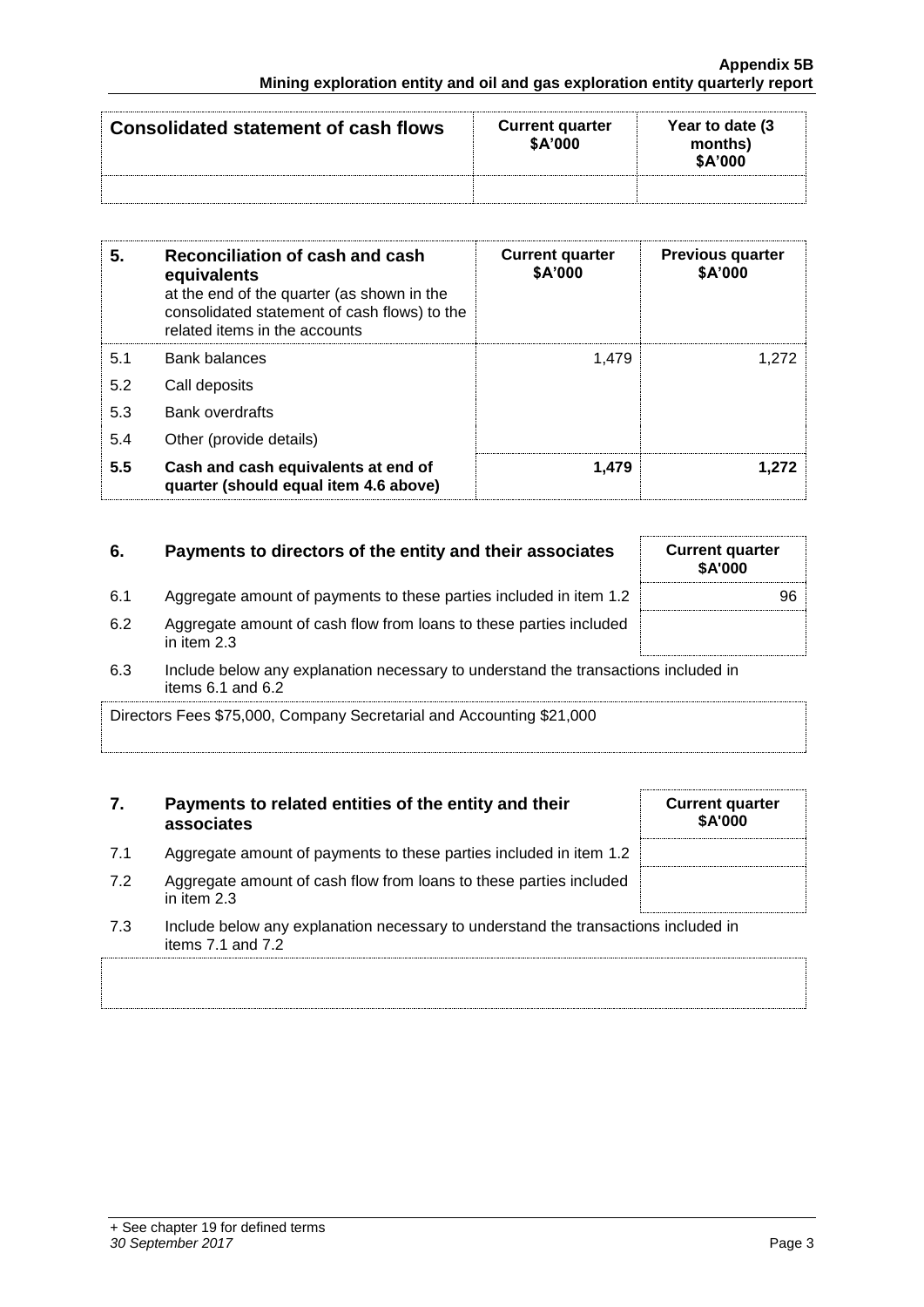| 8.  | <b>Financing facilities available</b><br>Add notes as necessary for an<br>understanding of the position | <b>Total facility amount</b><br>at quarter end<br>\$A'000 | Amount drawn at<br>quarter end<br>\$A'000 |
|-----|---------------------------------------------------------------------------------------------------------|-----------------------------------------------------------|-------------------------------------------|
| 8.1 | Loan facilities                                                                                         |                                                           |                                           |
| 8.2 | Credit standby arrangements                                                                             |                                                           |                                           |
| 8.3 | Other (please specify)                                                                                  |                                                           |                                           |

8.4 Include below a description of each facility above, including the lender, interest rate and whether it is secured or unsecured. If any additional facilities have been entered into or are proposed to be entered into after quarter end, include details of those facilities as well.

| 9.  | <b>Estimated cash outflows for next quarter</b> | \$A'000 |
|-----|-------------------------------------------------|---------|
| 9.1 | Exploration and evaluation                      | 700     |
| 9.2 | Development                                     |         |
| 9.3 | Production                                      |         |
| 9.4 | Staff costs                                     |         |
| 9.5 | Administration and corporate costs              | 460     |
| 9.6 | Other (provide details if material)             |         |
| 9.7 | <b>Total estimated cash outflows</b>            | 1.160   |

| 10.  | <b>Changes in</b><br>tenements<br>(items $2.1(b)$ and<br>$2.2(b)$ above)                             | Tenement reference and<br><b>location</b> | Nature of<br>interest | <b>Interest</b><br>at<br>beginnin<br>g of<br>quarter | <b>Interest</b><br>at end<br>οf<br>quarter |
|------|------------------------------------------------------------------------------------------------------|-------------------------------------------|-----------------------|------------------------------------------------------|--------------------------------------------|
| 10.1 | Interests in mining<br>tenements and<br>petroleum<br>tenements lapsed,<br>relinquished or<br>reduced |                                           |                       |                                                      |                                            |
| 10.2 | Interests in mining<br>tenements and<br>petroleum<br>tenements acquired<br>or increased              |                                           |                       |                                                      |                                            |